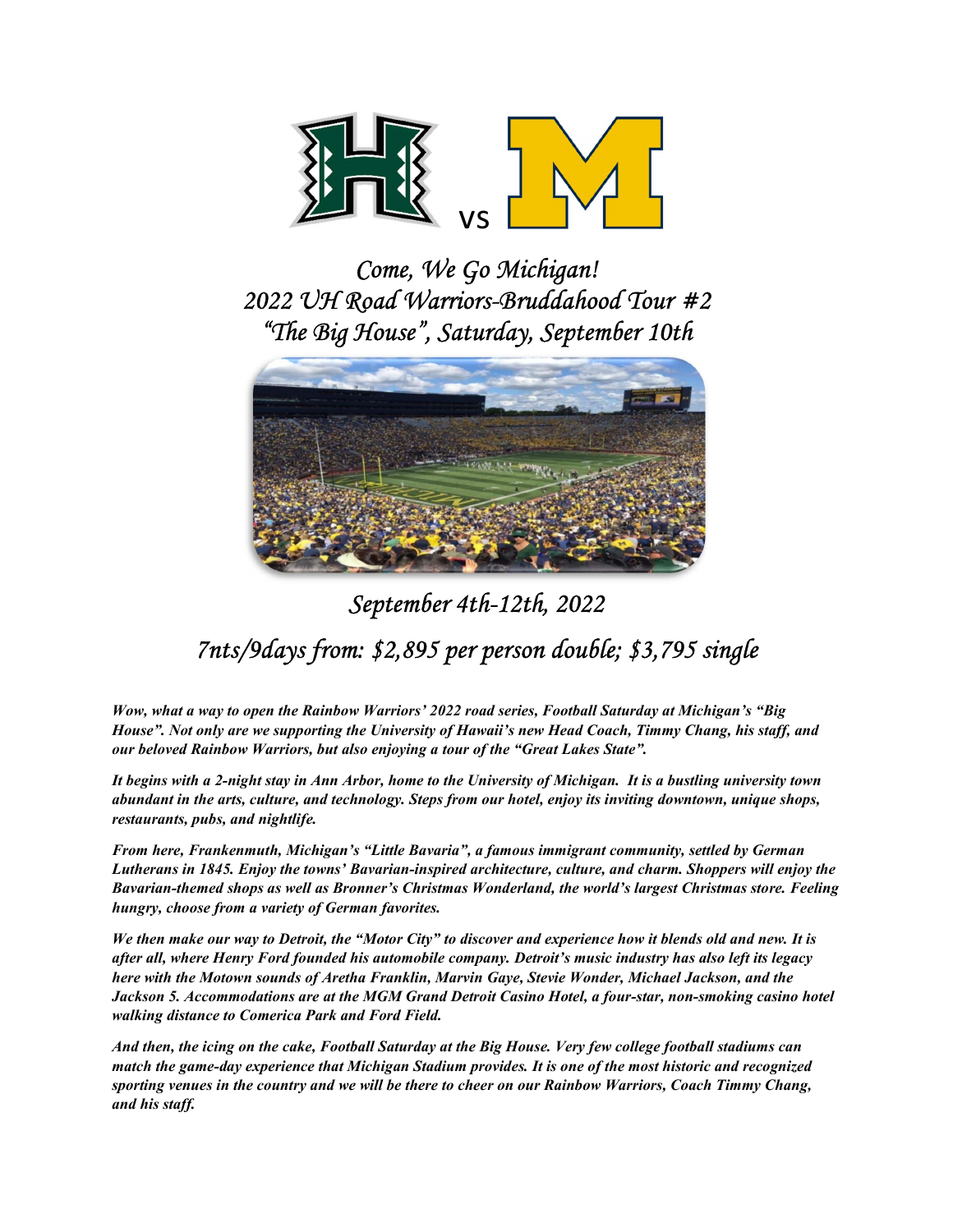Come, join us on this unique and fun filled 7-night tour!

#### Itinerary/Details

#### Day 1 – September 4th, 2022, Sunday – Depart from Honolulu

#### United Airlines #383 Departs Honolulu 8:20 pm – Arrive Denver 6:57 am + 1

Please meet your Panda Travel representative at the United Airlines check-in kiosks and counters located in Terminal 2, a minimum of 2 hours prior to the flight departure time. Bag fees are payable at check-in.

#### Day 2 – September 5th, 2022, Monday – Denver – Detroit- Ann Arbor

#### United Airlines #4649 Departs Denver 10:00 am – Arrive Detroit 2:44 pm

Please make your way to the baggage claim area. Once everyone is set, we are off by charter but to our hotel, Residence Inn by Marriott Ann Arbor Downtown. Ideally located in the heart of downtown Ann Arbor, we are steps from over 60 restaurants, popular shops, and exciting entertainment. Our room block consists of studio king suites, a king bed along with a sofa bed and fully equipped kitchen. The drive time is under 1 hour.

Welcome to Ann Arbor, home to the University of Michigan. After check-in, the remainder of the afternoon and evening is free. Do get out and enjoy time exploring this small, cool, artsy college town.



# Accommodations: Residence Inn by Marriott Ann Arbor Downtown Hotel **Example 19 Section** free

#### Day 3 – September 6th, 2022, Tuesday – Ann Arbor (B)

After breakfast at our hotel, please meet your Panda Travel escorts at the designated time as we are off for a full day of touring. Our local step-on guides will be with us for the full day.

The morning begins with a short drive to Ypsilanti to visit the Ypsilanti Automotive Heritage Museum. The museum tells the story of local pioneering automobile companies including Tucker and Kaiser-Frazer. Opened in the 1990's this site was originally home to one of the first Dodge dealerships. In later years it was converted into a Hudson Sales and Services franchise.

Some of the cars on display include the 1952 Hudson Hornet, known as the Fabulous Hudson Hornet with the 1952 NASCAR Championship win by Herb Hornet. Another unique car is the 1991 Chevrolet Caprice police car and a Tucker automobile movie prop from the movie, Tucker: The Man and His Dreams.

Enjoy time to explore as the museum has a collection of other automotive accessories, engines, signage, etc. The museum staff is also quite knowledgeable and available to answer questions.

From here, a visit to the Matthai Botanical Gardens, on the campus of the University of Michigan. It offers a beautiful indoor conservatory, walking trails, extensive formal gardens, and a gift shop. With over 700 acres, the offerings change depending on the month and season.

In September, the gardens with more to offer include, The Gateway Garden of New World Plants, featuring ornamental plants from both North and South America while The Medicinal Garden speaks to the connection between plants and health. The Marie Azary Rock Garden features "succulent and creeping mats that can thrive in a rocky environment". There is also the Urban Pocket Garden scented with honeysuckle and the Sitting Garden, a relaxing spot to appreciate North American native plants chosen to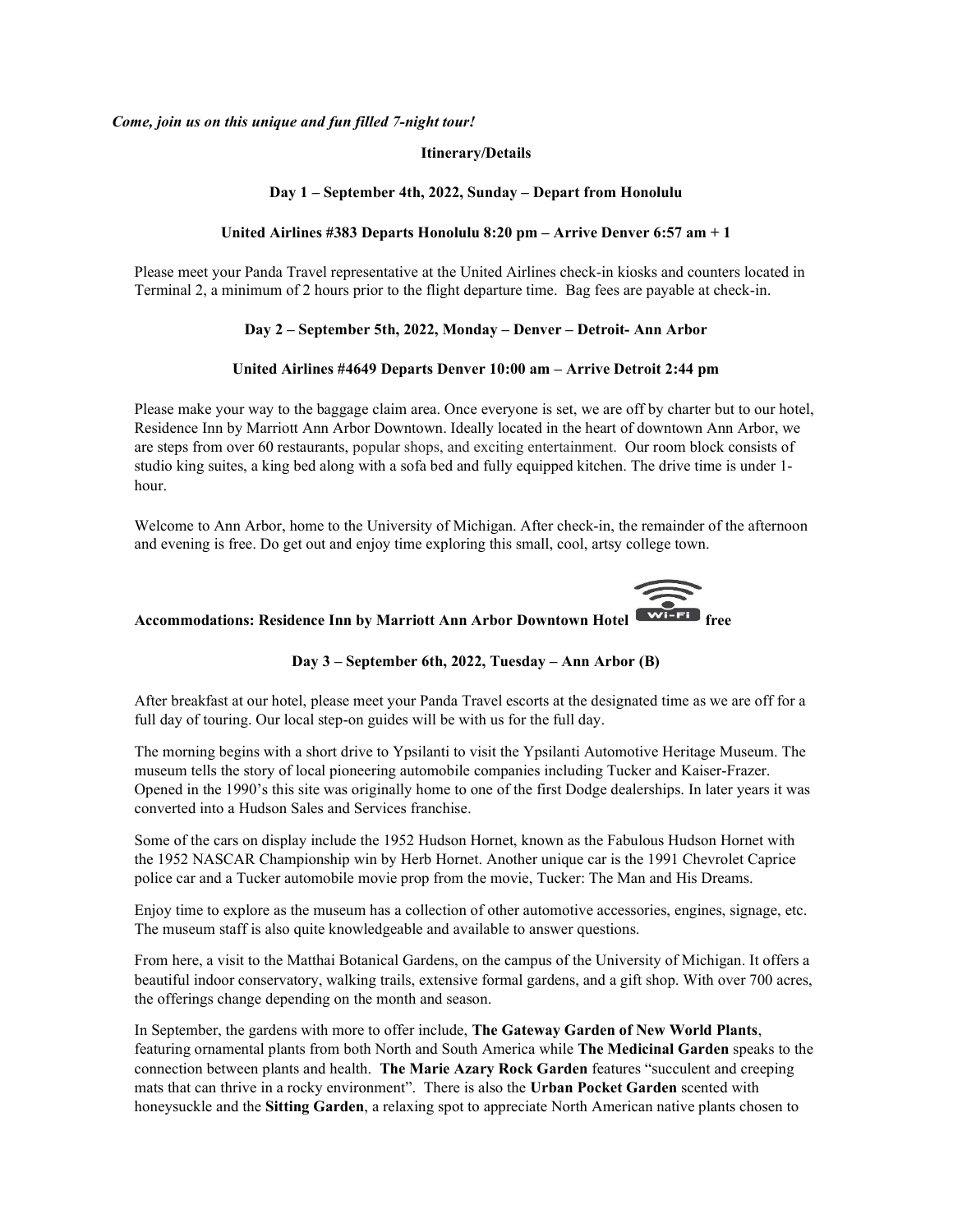provide a "visual feast". Lastly, the Bonsai and Jenjing Garden, with more than 70 plants, works of art. It combines Asian styles with influences from the U.S. and Europe.

As we approach lunchtime, a visit to the Kerrytown Market and Shops, a neighborhood not far from downtown Ann Arbor. This historic market district offers a unique collection of shops and eateries. From jewelry, paper and toys to delicious sausages, smoked fish, soups and salsas, shopping here is a different kind of experience. Enjoy free time to browse, shop, and have lunch on your own.

Our last stop on tour and a highlight to be long remembered, a guided tour of the "Big House". Michigan Stadium is currently the largest college football stadium in the country at a capacity of 107, 601.

Our tour begins by pulling right up to the stadium, meet our stadium guides and up the elevator to the club/press box level. As you step out, you will be greeted by photos of iconic announcers in Michigan history. Among them, the legendary Keith Jackson whose unique voice was synonymous for decades calling some of college football's greatest plays. "The Big House" was coined by Jackson when at an opening game he said, "Welcome to The Big House". It stuck from that point on.

As you enter the press boxes, take a moment, and think of the folks who have sat in these seats as they announced the play by play, some nail biting games. By the way, the views from here are fantastic.

You will also get to see some of the luxury suites and then in another section of the stadium, behind two plain doors, the game day locker room. As you stand here, think of players that stood in this very same spot, Tom Brady, Heisman's winner, Desmond Howard, and Charles Woodson, just one of only two players (with Hall of Famer Marcus Allen) to win a Heisman Trophy, AP Rookie of the Year Award, AP Player of the Year Award, and a Super Bowl title in his career. Close your eyes and envision what it feels like to be here for a fiery halftime speech or the tears after losing a hard-fought game.

Does it get better, yes it does as we now head down the tunnel and on to the field. Imagine what it must feel like to look up into the stands as a player and hear the roar of the crowd, a surreal moment.

One interesting tidbit, the playing field sits about four stories below street level and the seats that seem so high up are right about at street level.

Wow, what a day as we make our way back to our hotel. The remainder of the afternoon and evening is free.



## Accommodations: Residence Inn by Marriott Ann Arbor Downtown Hotel Wi-Fi free

#### Day 4 – September 7th, 2022, Wednesday – Ann Arbor-Frankenmuth (B/L)

After breakfast, please meet in the lobby with your luggage by the designated time. We bid a temporary good-bye to Ann Arbor, knowing we will be back in a few short days, standing alongside our beloved Rainbow Warriors.

Our day begins with a drive to Frankenmuth with a drive time of approximately 1.5 hours.

Welcome to Frankenmuth, aka "Little Bavaria". The area was settled in the 19th century by Lutheran immigrants from Franconia, Germany, and the town – in its timber-framed architecture, beer and sausage festivals and German spoken as a second language – has retained more than a flavor of the old country.

Once here, we begin with a stop at Bonners Christmas Wonderland, the world's largest Christmas store, the size of 1 ½ football fields. It's a shopper's dream with over 50,000 trims and gifts. The sights, sounds and spirit of Christmas surround you. Enjoy free time to browse and shop.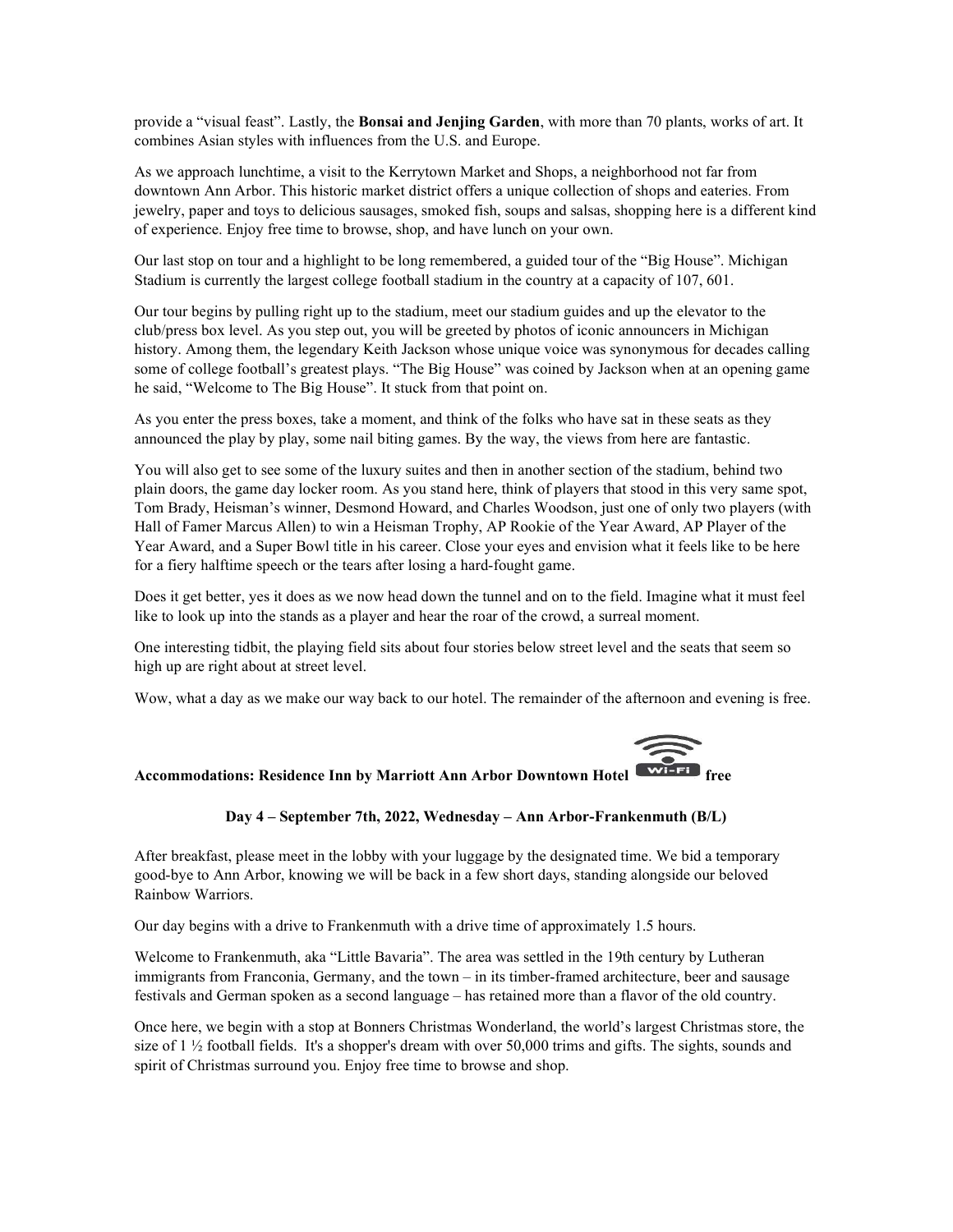From here, off to the Bavarian Inn Restaurant to get a taste of traditional German baking with a hands-on pretzel rolling experience. Make sure you have your cameras on hand, ready for before and after selfies.

Follow along as the baking experts lead you through the proper pretzel-rolling techniques as you build your own pretzel. There's nothing quite like biting into doughy warm pretzels that you've just baked. Do enjoy your hot, fresh twisted treat.

Now, lunch time and on tap the signature Frankenmuth Combination Luncheon that includes samples of Frankenmuth chicken, Jäger Schnitzel and Sauerbraten. It is served with Kartoffelkäseknödel (potato cheese puffs), homemade bread, coleslaw, desert, and choice of listed drinks.

After lunch, do stop by the Castle Shops in the restaurant's lower level. You will find a wide selection of items offered in a charming fairytale atmosphere. The various shops include the Doll & Toy Shop, Royal Gift Shop, Souvenirs & Cheers Gift Shop (German items), and the Wine & Beer Shop.

This afternoon, a visit at the German themed outdoor shopping mall, Frankenmuth River Place Shops. With over 40 shops, enjoy free time to explore. Do make a point to visit the Frankenmuth Clock Company and its display of over 1,000 different clocks. If you have wanted a cuckoo clock, this is the place, they come in sizes ranging from 4 inches to 5 feet.

Now, off to our hotel, Fairfield Inn, and Suites Frankenmuth, ideally located right on South Main Street. Come out the front door and town center is steps away. We will be checking in by 4pm and the remainder of the afternoon and evening is free. You will find that most shops are open until 8pm.



## Accommodations: Fairfield Inn by Marriott Frankenmuth

#### Day 5 – September 8th, 2022, Thursday – Frankenmuth-Dearborn-Detroit (B)

After breakfast, please meet your Panda Travel in the lobby by the designated time as we are off to Dearborn, approximately 1.5-hour drive. Dearborn is home to the Henry Ford Museum, one of the country's finest. Focusing on American innovation and culture, it is less like a museum and more like a mini town. Here you will find artifacts that include the rocking chair Abraham Lincoln was sitting in when he was assassinated, the limo in which John F. Kennedy was killed and the bus on which Rosa Parks refused to give up her seat.

Step inside the bus where Rosa Parks made a stand by taking a seat. Play pilot as you explore flight innovations, starting with the Wright brothers' achievements, or make yourself at home inside Buckminster Fuller's circular Dymaxion House. Put yourself in the place of the movers and shakers who blazed the trail to where we stand today.

The adjacent Greenfield Village comprises historic buildings shipped in from all over the country, reconstructed and restored, such as Thomas Edison's laboratory from Menlo Park and the Wright Brothers' airplane workshop. Spread across more than 80 acres, Greenfield Village comes alive with the unforgettable sights, sounds, and settings of America's past.

We will be met by local guides who will offer an introductory to each venue and then allow you free time to explore on your own. Both the Henry Ford and Greenfield Village offer a variety of shops and dining options. Lunch is on your own today.

We have planned for a full day here so that you can enjoy the experience as much as possible. The Ford Rouge Factory is not included in today's pass; however, if you do want to experience, there is a shuttle available to take you there.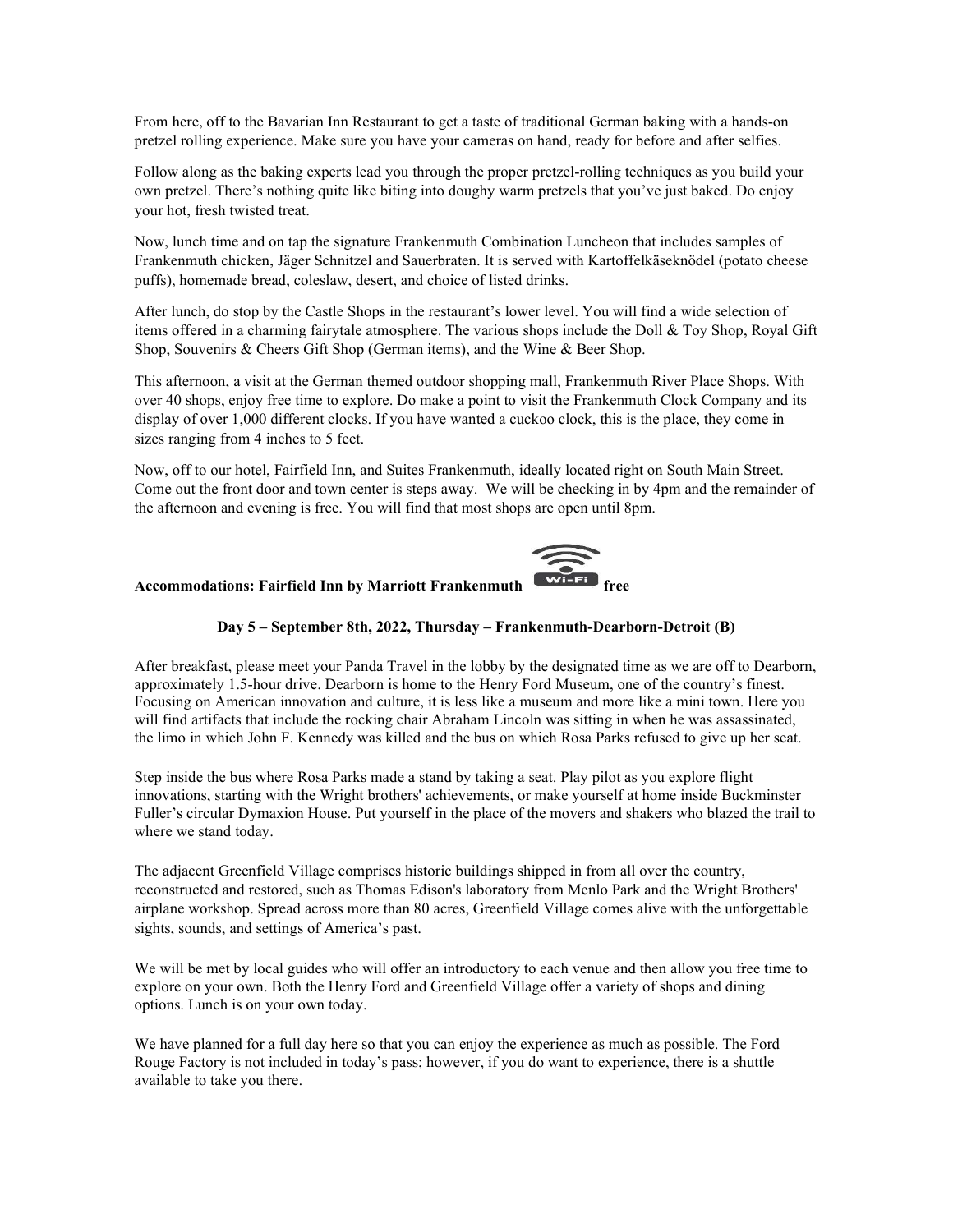We plan on departing here by 4pm and arrive in the "Motor City" and our hotel, MGM Grand Detroit Casino Hotel by 5pm. Once the check-in is completed, the remainder of the evening is free. If you are off to do some gambling, we leave you with this phrase, "winner winner chicken dinner", the origin often credited to an unnamed blackjack dealer from Binion's in Las Vegas.

Our hotel is in the heart of the city, walking distance to Ford Field and Comerica Park. Besides the on-site casino, luxury spa and indoor infinity-edge pool, they offer seven restaurants as well as a quick service Breeze Dining Court. MGM Grand Detroit is a non-smoking, adults only property and you must be at least 21 years old to be in any of their public areas.

\*\*Please note that most rooms at the hotel only offer one king bed. We only have a handful of rooms with 2 beds. If you are a couple, we appreciate your kokua by accepting a king bed so that unrelated travelers are able to be accommodated in the doubles.\*\*



Accommodations: MGM Grand Detroit Casino Hotel **WIFFI** included as part of the resort fee.

#### Day 6 – September 9th, 2022, Friday – Detroit

After breakfast on your own, please meet at the designated time as we are off on a full day touring the Motor City, where the car is king as might be expected in the USA's auto-making hub. Back in the day, practically everyone worked in the motor industry. The times have changed, but Detroit still has a lot going on, from eye-popping street art to vintage cars, jazz clubs, and art deco architecture.

Below is the current itinerary we have planned out. Please keep in mind we will not be able to get off at each spot, some will only be a drive by with time for a photo opportunity. Local guides with will be with us for the full day.

Our morning begins with a visit to Corktown, Detroit's oldest surviving neighborhood, deriving it name from County Cork, Ireland. Many Irish immigrants fled the Great Irish Potato Famine of the 1840's and by early 1850's half of the residents were of Irish descent.

Moving forward to today, it has become one of the most up-and-coming neighborhoods in the country and more so after Ford Motor Company purchased the abandoned Michigan Central Station with a promise to build a campus in Corktown.

We now head downtown for views of the Riverwalk, a 3.5-mile route offering breathtaking views of the Detroit River and the city's skyline. The on to City Center, the Guardian Building, the city's landmark skyscraper, and Belt Art Alley, an artistic dreamland featuring a variety of art, from murals to creative installations to light -based pieces.

Next, Parkers Alley, a new place to shop in downtown Detroit, named in homage to Thomas Parker, a free black man who became one of Detroit's first black landowners. And then, Campus Martius Park, a beautiful urban park.

As we get to the noon hour, off to Greektown, a historic entertainment district. The area is known for its architecture dating back to as early as 1910, and for its number of Greek restaurants and stores. The area was one of the major settlement areas of Greek immigrants to Toronto after World War I.

Enjoy free time to browse, shop and have lunch on your own. Feeling lucky, try your hand at the Greektown Casino. Never been to a Wahlburgers Restaurant, you'll have the opportunity today.

We will also get in a quick photo stop at Ford Field, home to the Detroit Lions and just across the way, Comerica Park, home to the Detroit Tigers.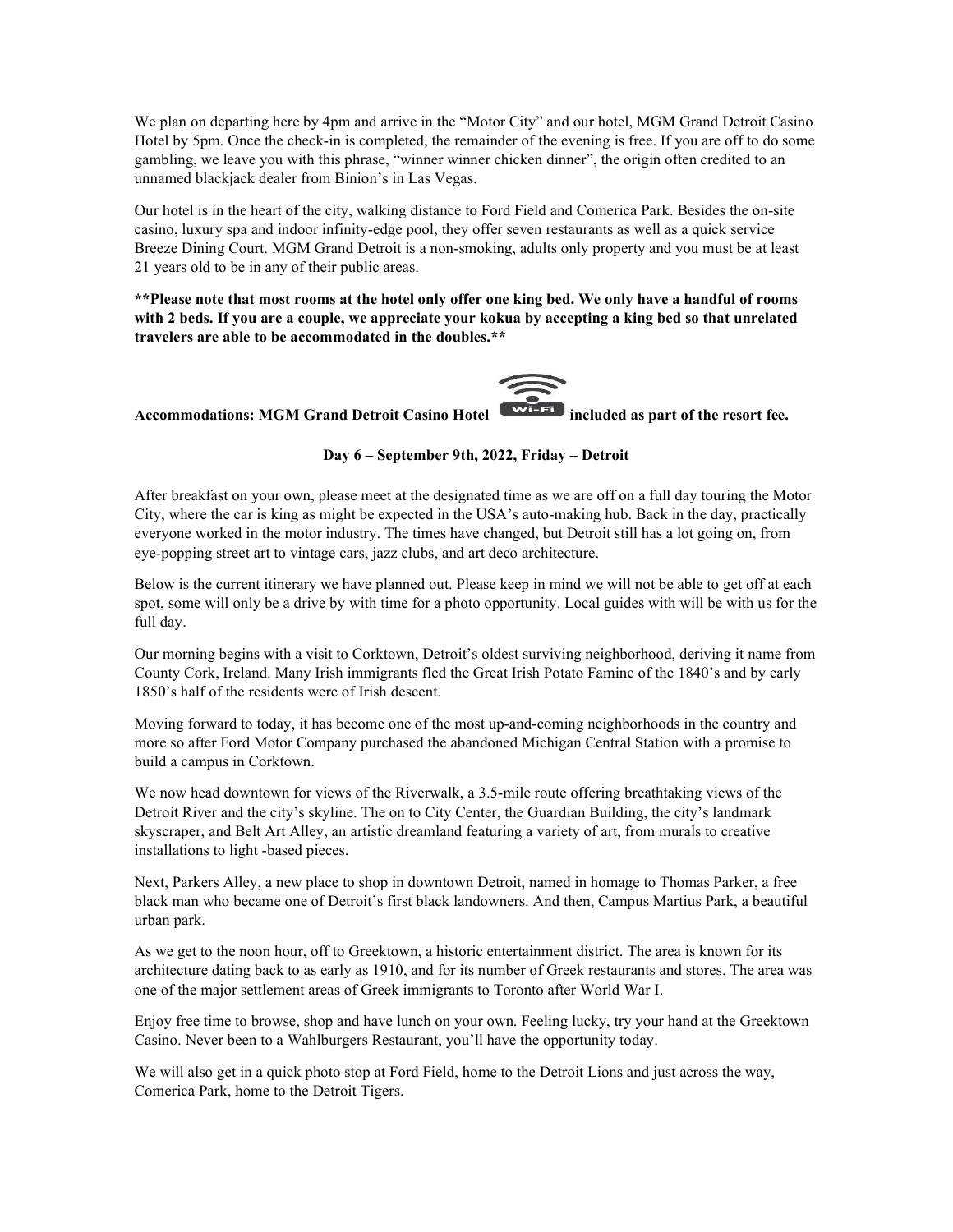This afternoon's touring begins with a visit to Midtown and the Cultural Center Historic District. It is home to many of the city's oldest cultural institutions, full of vintage homes, museums, and public art. Next, a visit to the Fisher Building, built by the Fisher brothers of "Body by Fisher" fame -- opened in September 1928. This 441-foot tower, known as "Detroit's largest art object" is decked to the nines in fancy marbles, mosaics, soaring, painted ceilings and a whole lot of brass and bronze. Don't forget to grab the camera as we will be going in.

We continue to Motown Museum for a photo opportunity on its porch. This beloved museum is where Berry Gordy Jr. launched his music empire. The museum is currently closed and fenced off for renovations. It is scheduled to reopen in the summer.

Now, off on a drive through the historic Boston Edison District. It contains over 900 homes, most constructed between 1905 and 1925 and range in size from modest two-story vernaculars to impressive mansions. Early residents of Boston-Edison included Henry Ford, James Couzens, Horace Rackham, Sebastian Kresge, and Joe Louis.

Today, this district is a multi-racial, multi-ethnic neighborhood with people from diverse occupations and professions who share a common appreciation and love of historic homes. It boasts the Historic Boston-Edison Association, the oldest continuous neighborhood association in the city, founded in 1921.

We expect to be back at our hotel by late afternoon. Once back, the remainder of the afternoon and evening is free.



#### Accommodations: MGM Grand Detroit Casino Hotel **WIFEL included as part of the resort fee.**

#### Day 7 – September 10th, 2022, Saturday – Detroit-Ann Arbor-Detroit

#### GAME DAY! GO WARRIORS!

If you mention the "Big House," any University of Michigan fan worth their maize and blue will know you're talking about their huge football stadium. Less than a century ago, this spot was known as the Miller Family Farm. It boasted barns, strawberry patches, and an underground spring - not the artificial turf and block M that can be found on the site today.

Size does matter when it comes to talking about the best stadiums in college football. There is no other able to match Michigan in this regard. The primary reason why the Big House can hold so many fans is because of where the bowl rests in relation to ground level. Nearly 75 percent of the stadium had to be built below ground level to offset the effects of a high-water table.

A typical game day Saturday in Ann Arbor begins around 8:30am, with a cool breeze as families and friends begin to set up their tailgate tables by the stadium. They are decked out with Michigan gear under their Michigan tents, grills are sizzling and the smell of bacon and burgers in the air. U-M students leisurely open their first cans of beer and play beer pong outside of their houses.

By 10:00am "Mr. Brightside," which has become something of a U-M anthem, reverberates from house parties on nearly every block. Delta Tau Delta blasts Taylor Swift's "Love Story" so loud it can be heard blocks away. It's game day in Ann Arbor!

Back in Detroit, at our hotel, enjoy free time until our departure for Ann Arbor. Once here, a familiar gettogether, the official UH Tailgate Party (details are TBA). It is our moment to show the U-M folks we are here for business!